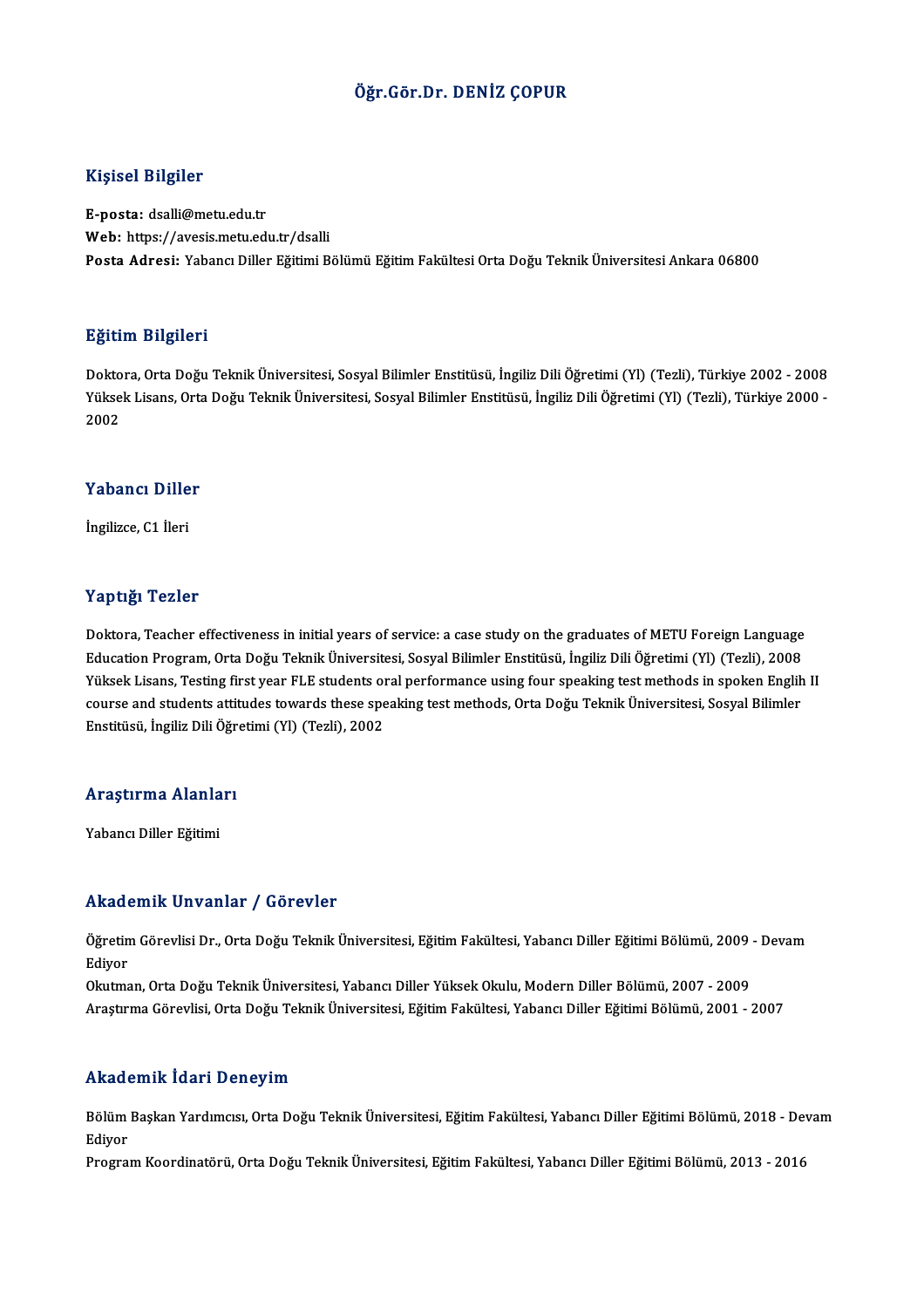## Verdiği Dersler

Materyal Değerlendirme ve Geliştirme, Lisans, 2020 - 2021

## Yönetilen Tezler

Yönetilen Tezler<br>ÇOPUR D., EFL student teachers' professional identity construction in a dual diploma program, Yüksek Lisans,<br>M.REKERECİ(Öğrensi), 2016 TOROMOM TORICI<br>COPUR D., EFL student teache<br>M.BEKERECİ(Öğrenci), 2016<br>COPUR D., The impact of teach ÇOPUR D., EFL student teachers' professional identity construction in a dual diploma program, Yüksek Lisans,<br>M.BEKERECİ(Öğrenci), 2016<br>ÇOPUR D., The impact of teaching practicum on pre-service teachers' perception of ELT,

M.BEK<br>ÇOPUI<br>2016<br>COPUI ÇOPUR D., The impact of teaching practicum on pre-service teachers' perception of ELT, Yüksek Lisans, A.ARIĞ(Öğre<br>2016<br>ÇOPUR D., İngiliz dili öğretmen adaylarını değerlendirme sürecine dahil etme: uygulama dersinde yansıtı

2016<br>ÇOPUR D., İngiliz dili öğretmen adaylarını değerlendirme sürecine dahil etme: uygulama dersin<br>olarak öz-değerlendirme ve akran-değerlendirme., Yüksek Lisans, F.Gümüşok(Öğrenci), 2014<br>COPUR D., Engeging pre., servige E

ÇOPUR D., İngiliz dili öğretmen adaylarını değerlendirme sürecine dahil etme: uygulama dersinde yansıtıcı düşünme<br>olarak öz-değerlendirme ve akran-değerlendirme., Yüksek Lisans, F.Gümüşok(Öğrenci), 2014<br>ÇOPUR D., Engaging olarak öz-değerlendirme ve akran-değerlendirme., Yüksek Lisans, F.Gümüşok(Ö<br>ÇOPUR D., Engaging pre - service EFL teachers in the evaluation process: Self - e<br>reflective practice in the practicum, Yüksek Lisans, F.GÜMÜŞOK(Ö

ÇOPUR D., TOBB Ekonomi ve Teknoloji Üniversitesi Yabancı Diller Bölümündeki farklı ölçme araçlarının TOEFL ITP'yi yordama geçerliliği., Yüksek Lisans, Ş.Doğru(Öğrenci), 2013 ÇOPUR D., TOBB Ekonomi ve Teknoloji Üniversitesi Yabancı Diller Bölümündeki farklı ölçme araçlarının TOEFL ITP'yi<br>yordama geçerliliği., Yüksek Lisans, Ş.Doğru(Öğrenci), 2013<br>ÇOPUR D., Non-native EFL teachers' foreign langu

yordama geçerliliği., Yüksek Lisans, Ş.Doğru(Öğrenci), 2013<br>ÇOPUR D., Non-native EFL teachers' foreign language listening and<br>teaching these skills, Yüksek Lisans, D.KARAKAYA(Öğrenci), 2011 teaching these skills, Yüksek Lisans, D.KARAKAYA(Öğrenci), 2011<br>Diğer Dergilerde Yayınlanan Makaleler

Iger Dergilerde Yayınlanan Makaleler<br>I. Integrating intercultural communicative competence in teacher education for young learners.<br>COPUP D r Dergin<br>Integrati<br>ÇOPUR D. Integrating intercultural communicative competence in teacher education for young learners.<br>ÇOPUR D.<br>Çankaya University Journal of Humanities and Social Sciences, cilt.15, sa.2, ss.330-347, 2021 (Diğer Kurumların<br>Hakamli D ÇOPUR D.<br>Cankaya University Journal of Humanities and Social Sciences, cilt.15, sa.2, ss.330-347, 2021 (Diğer Kurumların II. What s up again Teacher<br>COPUR D. Hakemli Dergileri) What s up again Teacher<br>ÇOPUR D.<br>IATEFL Voices, sa.252, ss.3, 2016 (Hakemsiz Dergi)<br>A touch of L1 literature in nre corvice teacher III. A touch of L1 literature in pre service teacher training COPUR D. IATEFL V<br>**A touch (**<br>ÇOPUR D.<br>The Teach A touch of L1 literature in pre service teacher training<br>COPUR D.<br>The Teacher Trainer, cilt.30, sa.2, ss.21-23, 2016 (Hakemsiz Dergi)<br>What a un teacher IV. What s up teacher The Teach<br>What s u<br>ÇOPUR D.<br>LATEEL V. What s up teacher<br>ÇOPUR D.<br>IATEFL Voices, sa.248, ss.3, 2016 (Hakemsiz Dergi)<br>Heing anogdates in Janguage slasses. V. Using anecdotes in language classes IATEFL V<br>Using an<br>ÇOPUR D.<br>English Te Using anecdotes in language classes<br>ÇOPUR D.<br>English Teaching Forum, cilt.46, sa.1, ss.34-41, 2008 (Hakemsiz Dergi)<br>A training session on autonomy for language teachers VI. A training session on autonomy for language teachers English Te<br>**A trainin<br>ÇOPUR D.**<br>The Teach The Teacher Trainer, cilt.21, sa.2, ss.6-7, 2007 (Hakemsiz Dergi) COPUR D.<br>The Teacher Trainer, cilt.21, sa.2, ss.6-7, 2007 (Hakems<br>VII. Short stories in teaching foreign language skills<br>Rini ik N. COPUR D. The Teacher Trainer<br>Short stories in te<br>BİRLİK N., ÇOPUR D.<br>Academis Evebange b BİRLİK N., ÇOPUR D.<br>Academic Exchange Quarterly, cilt.11, sa.1, ss.93-97, 2007 (Diğer Kurumların Hakemli Dergileri) BIRLIK N., COPUR D.<br>Academic Exchange Quarterly, cilt.11, sa.1, ss.93-97, 2007<br>VIII. Coping with the problems of mixed ability classes Academic<br>Coping w<br>ÇOPUR D.<br>The Intern Coping with the problems of mixed ability classes<br>ÇOPUR D.<br>The Internet TESL Journal, cilt.9, sa.8, 2005 (Hakemsiz Dergi) The Internet TESL Journal, cilt.9, sa.8, 2005 (Hakemsiz Dergi)<br>Kitap & Kitap Bölümleri

I. Diller için Avrupa ortak başvuru metni: Öğrenme, öğretme ve değerlendirme - Tamamlayıcı cilt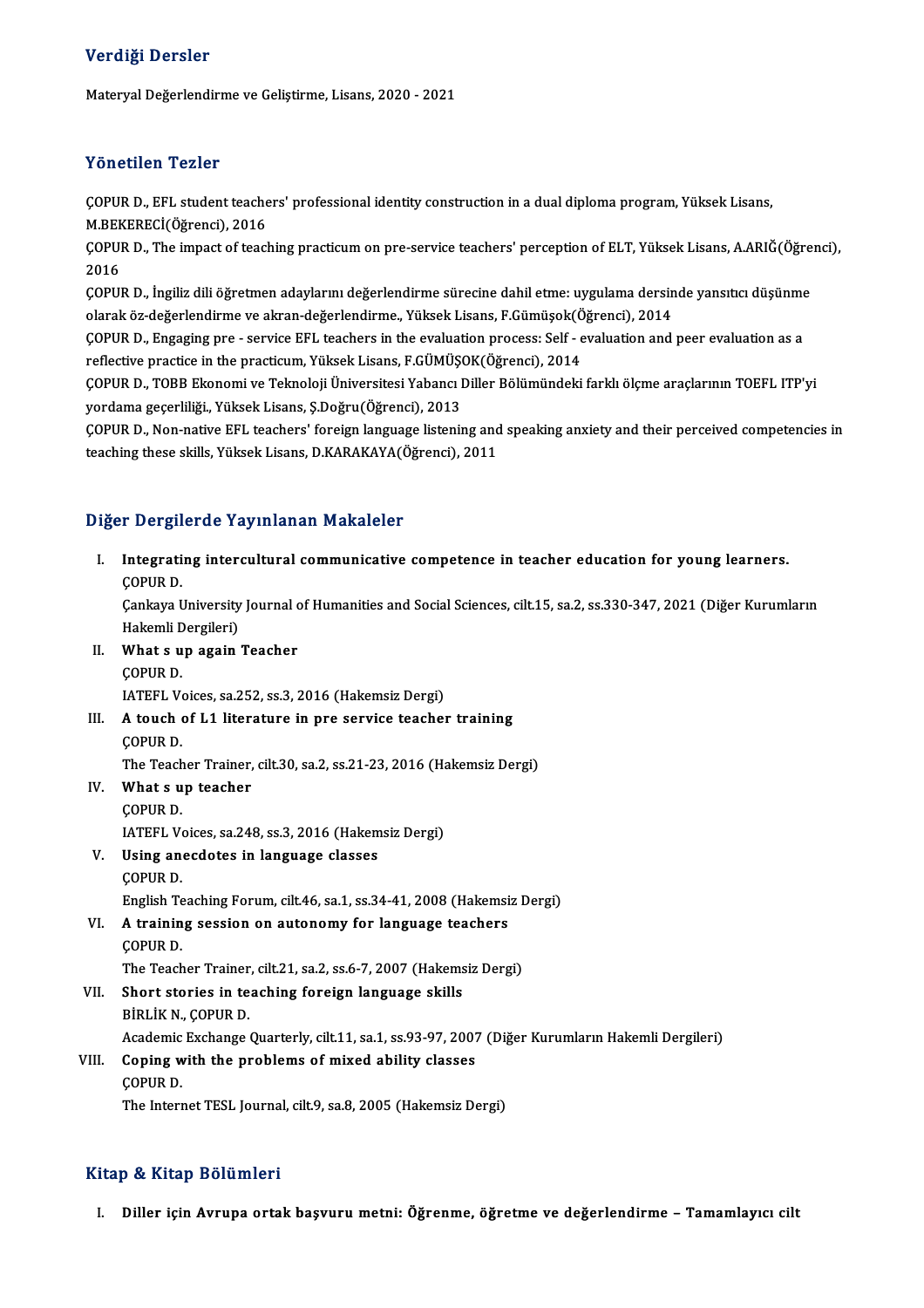ÇELİK S., KIRKGÖZ Y., ÇOPUR D., İRGİN P., ERBAY ÇETİNKAYA Ş.<br>Milli Fğitim Poltanlığı 2021 ÇELİK S., KIRKGÖZ Y., ÇOPU<br>Milli Eğitim Bakanlığı, 2021<br>Itam desisnı, methode, te Milli Eğitim Bakanlığı, 2021

II. Item design; methods, techniques and assessment criteria<br>COPUR D.

Item design; methods, techniques and assessment criteria<br>ÇOPUR D.<br>Language assessment and test preperation in English as a foreign language (EFL) education., Çelik, Servet; Çelik,<br>Handan, Coombe, Christie, Editër, Viretek, COPUR D.<br>Language assessment and test preperation in English as a foreign<br>Handan, Coombe, Christie, Editör, Vizetek, Ankara, ss.61-91, 2021<br>Classreem assessment of group discussions in FAP. A med Language assessment and test preperation in English as a foreign language (EFL) educ<br>Handan, Coombe, Christie, Editör, Vizetek, Ankara, ss.61-91, 2021<br>III. Classroom assessment of group discussions in EAP: A model for test Handan, Coombe, Chris<br>Classroom assessme<br>Kızılcık H. H. , Çopur D.<br>Classroom assessment

Kızılcık H. H. , Çopur D.<br>Classroom assessment for language teaching: challenges, choices, and consequences, Tahnee Bucher and Eddy Kızılcık H. H. , Çopur D.<br>Classroom assessment for language teaching: challenges, choices, and consequences, '<br>White, Editör, Cambridge Scholars Publishing, Newcastle Upon Tyne, ss.60-100, 2020<br>Cheating death White, Ed<br>Cheating<br>Çopur D.<br>Noveway

# IV. Cheating death.

New ways in teaching with creative writing , Patrick P. Randolph and Joseph I. Ruppert, Editör, TESOL Press, Copur D.<br>New ways in teaching with<br>Virginia, ss.214-215, 2020<br>Cheating Death Virginia, s<br>Cheating<br>ÇOPUR D.<br>Now Wow

# V. Cheating Death

Cheating Death<br>ÇOPUR D.<br>New Ways in Teaching with Creative Writing, Patrick T. Randolph and Joseph Ruppert, Editör, TESOL Press,<br>Virginia, ca.214, 215, 2020. COPUR D.<br>New Ways in Teaching with<br>Virginia, ss.214-215, 2020<br>Classroom Assessment New Ways in Teaching with Creative Writing, Patrick T. Randolph and Joseph Ruppert,<br>Virginia, ss.214-215, 2020<br>VI. Classroom Assessment of Group Discussions in EAP:A Model for Test Desig<br>VIZU CIV H. H. COPUP D

# Virginia, ss.214-215, 2020<br>Classroom Assessment<br>KIZILCIK H. H. , ÇOPUR D.<br>Classroom Assessment fo

Classroom Assessment of Group Discussions in EAP:A Model for Test Desig<br>KIZILCIK H. H. , ÇOPUR D.<br>Classroom Assessment for Language Teaching: Challenges, Choices, and Consequences, Eddy White and Tahnee<br>Pucher Editër, Camb KIZILCIK H. H. , ÇOPUR D.<br>Classroom Assessment for Language Teaching: Challenges, Choices, and Consequences<br>Bucher, Editör, Cambridge Scholars Publishing, Newcastle upon Tyne, ss.60-100, 2020<br>The New Year Class Classroom Assessment<br>Bucher, Editör, Cambri<br>VII. **The New Year Class** Bucher, E<br>The New<br>Çopur D.<br>Now Way

The New Year Class<br>Çopur D.<br>New Ways in Teaching With Music, Jean L. Arnold and Emily Herrick (Eds.), Editör, TESOL Press, Virginia, ss.186-Çopur D.<br>New Ways<br>187, 2017

# 187, 2017<br>Hakemli Kongre / Sempozyum Bildiri Kitaplarında Yer Alan Yayınlar

akemli Kongre / Sempozyum Bildiri Kitaplarında Yer Alan Yayınlar<br>I. Teacher Professional Development during the Pandemic: Reflections from across the Globe&nbsp;<br>COPUP D, EPDU Z, SESEN E ERAMI KONGLETT SOMPONY<br>Teacher Professional Deve<br>COPUR D., ERDİL Z., ŞEŞEN E. Teacher Professional Development during the Pandemic: Reflections from ac<br>ÇOPUR D., ERDİL Z., ŞEŞEN E.<br>SSTESOL Hybrid annual conference, Florida, Amerika Birleşik Devletleri, 28 Ekim 2021<br>Whore do vya Itasabara and trainar

COPUR D., ERDİL Z., ŞEŞEN E.<br>SSTESOL Hybrid annual conference, Florida, Amerika<br>II. Where do we [teachers and trainers] go now? SSTESOL<br>Where de<br>COPUR D.<br>INNOVARI Where do we [teachers and trainers] go now?<br>ÇOPUR D.<br>INNOVAPROS 2020 Yıldız Technical University, School of Languages Conference. Istanbul, Turkey., İstanbul,<br>Türkiye 15, 16 Ekim 2020 COPUR D.<br>INNOVAPROS 2020 Yıldız Te<br>Türkiye, 15 - 16 Ekim 2020<br>"Awareness is inreversib

INNOVAPROS 2020 Yıldız Technical University, School of Lang<br>Türkiye, 15 - 16 Ekim 2020<br>III. "Awareness is irreversible": ICC in Teacher Education.<br>Conur D

Türkiye, 15 - 16 Ekim 2020<br>III. "Awareness is irreversible": ICC in Teacher Education.<br>Copur D.

**"Awareness is irreversible": ICC in Teacher Education.**<br>Çopur D.<br>Towards Higher Education (THE) Boğaziçi University School of Foreign Languages 2nd ELT Conference, İstanbul,<br>Türkiye, 27, 28 Evlül 2019 Copur D.<br>Towards Higher Education (<br>Türkiye, 27 - 28 Eylül 2019<br>"I bolieve in the beauty c Towards Higher Education (THE) Boğaziçi University School of Foreign Languages 2nd ELT Conference, İstanb<br>Türkiye, 27 - 28 Eylül 2019<br>IV. "I believe in the beauty of differences": A workshop on Intercultural Communicative

# Türkiye, 2<br>**"I believ**<br>Çopur D.<br>ELE <u>Joint</u> "I believe in the beauty of differences": A workshop on Intercultural Communicative (<br>Copur D.<br>FLE Joint Conference: Unity in Diversity. TOBB University, Ankara, Türkiye, 21 - 22 Haziran 2019<br>Designing Integrated Oral Asse

# Copur D.<br>FLE Joint Conference: Unity in Diversity. TOBB University, Ankara, Türkiye, 21 - 22 Haziran 2019<br>V. Designing Integrated Oral Assessment Group Tasks for Classroom: A Practical Approach<br>V. FLE Joint Conference: Uni<br>Designing Integrated O<br>KIZILCIK H. H. , ÇOPUR D.<br>LATEEL TEASIC Wobinar Designing Integrated Oral Assessmer<br>KIZILCIK H. H. , ÇOPUR D.<br>IATEFL TEASIG Webinar, 20 Kasım 2018<br>Designing a Dunamia Beading inte St

KIZILCIK H. H., ÇOPUR D.<br>IATEFL TEASIG Webinar, 20 Kasım 2018<br>VI. Designing a Dynamic Reading-into-Speaking Test for Tertiary Level EAP Classes<br>KIZU CIK H. H. COPUR D. IATEFL TEASIG Webinar,<br>Designing a Dynamic R<br>KIZILCIK H. H. , ÇOPUR D.<br>American Assesiation of A KIZILCIK H. H. , ÇOPUR D.<br>American Association of Applied Linguistics 2018, Chicago, Amerika Birleşik Devletleri, 24 - 27 Mart 2018

VII. Insider Reflections on the British Council Report: The EMI Perspective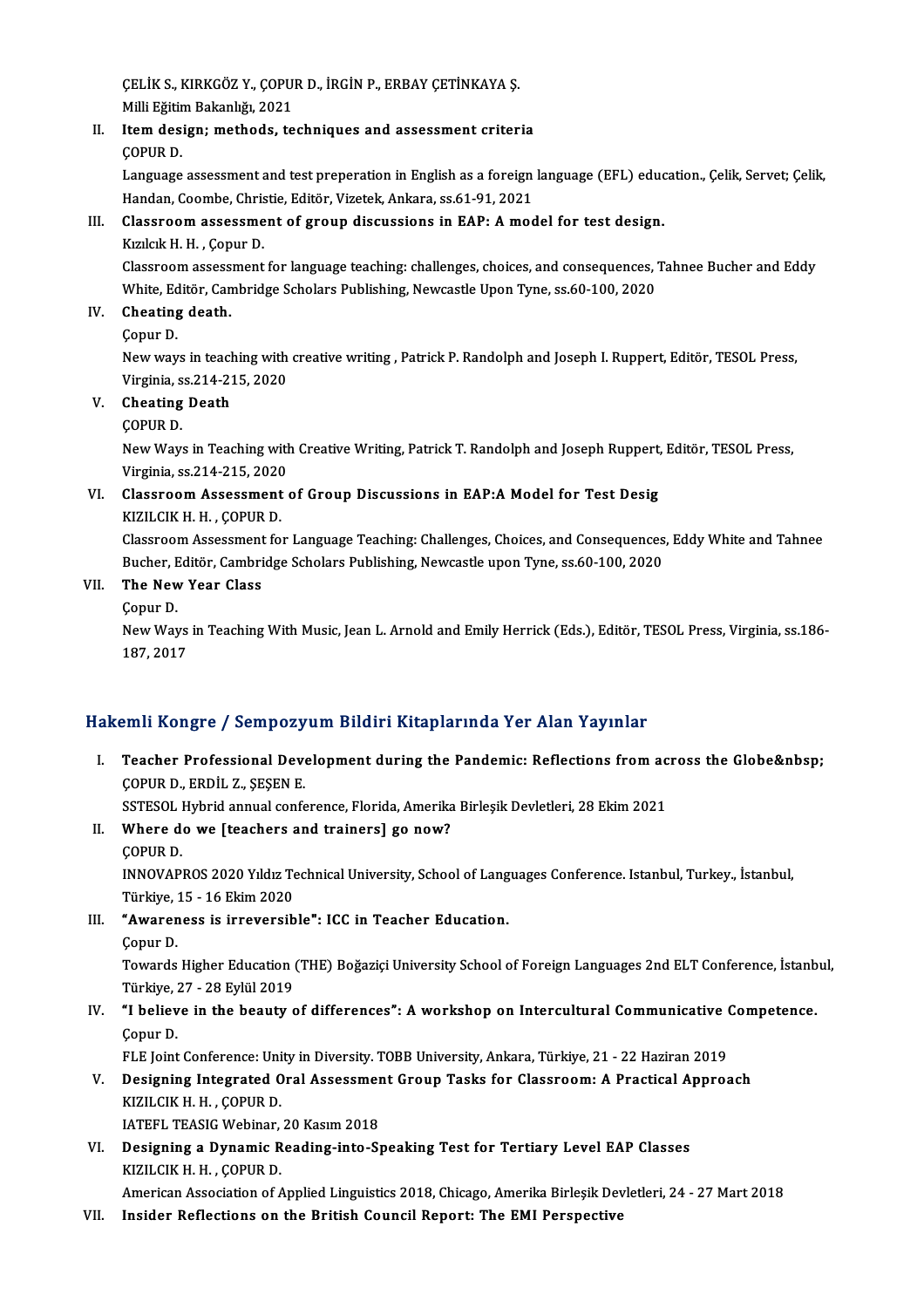DEWAN A.S., KIZILCIK H.H., ÇOPUR D. DEWAN A. S. , KIZILCIK H. H. , ÇOPUR D.<br>oğaziçi University School of Foreign Languages 1st ELT Conference. Towards Higher Education (THE): Bridging<br>the Can, İstanbul Türkiye, 15 Nisan 2017 DEWAN A. S. , KIZILCIK H. H. , ÇOPUR D.<br>oğaziçi University School of Foreign Langu<br>the Gap., İstanbul, Türkiye, 15 Nisan 2017<br>An Interactive Annyeach te Beading v oğaziçi University School of Foreign Languages 1st ELT Conference. Towards Highe:<br>the Gap., İstanbul, Türkiye, 15 Nisan 2017<br>VIII. An Interactive Approach to Reading via WhatsApp: A Sociocultural Model<br>COPUP D. VIZU CIV H. the Gap., İstanbul, Türkiye<br>An Interactive Approa<br>ÇOPUR D., KIZILCIK H. H.<br>ICOPECS2017, Hyogo, Jar An Interactive Approach to Reading via WhatsAp<br>COPUR D., KIZILCIK H. H.<br>IConEGS2017, Hyogo, Japonya, 4 - 06 Nisan 2017, cilt.1<br>Integrating Dunamic Assossment Principles in Tea COPUR D., KIZILCIK H. H.<br>IConEGS2017, Hyogo, Japonya, 4 - 06 Nisan 2017, cilt.1<br>IX. Integrating Dynamic Assessment Principles in Testing Discussion Skills Operationalizing Theory<br>2021 CIX H. H. COPUP D IConEGS2017, Hyogo, Jap<br>I**ntegrating Dynamic A:**<br>KIZILCIK H. H. , ÇOPUR D.<br>IATEEL Tosting Evoluatio Integrating Dynamic Assessment Principles in Testing Discussion Skills Operationalizing Theory<br>KIZILCIK H. H. , ÇOPUR D.<br>IATEFL Testing, Evaluation and Assessment Special Interest Group (TEA IG) Conference, Aigle, İsviçre, KIZILO<br>IATEF<br>2016<br>Desig X. IATEFL Testing, Evaluation and Assessment Special Interest Group (TEA IG) Conference, Aigle, İsviçre, 28 - 29<br>2016<br>X. Designing a Group Dynamic Assessment Frame for Group Discussions An Exam Validation Study<br>2021 CIX H. 2016<br>Designing a Group Dyn<br>KIZILCIK H. H. , ÇOPUR D.<br>American Asseciation for Designing a Group Dynamic Assessment Frame for Group Discussions An Exam Validation Study<br>KIZILCIK H. H. , ÇOPUR D.<br>American Association for Applied Linguistics 2016 Conference, Orlando, Florida, Amerika Birleşik Devletler KIZILCIK H. H. , ÇOPUR D.<br>American Association for Applied Linguistics 2016 Conference, Orlando, Florida, Amerika Birleşik Devletleri, 8<br>Nisan 2016 American Association for Applied Linguistics 2016 Conference, Orlando, Florida, Amerika Birleşik De<br>Nisan 2016<br>XI. Engaging PreService EFL Teachers in Self Evaluation and Peer Evaluation for Reflection<br>CÜMÜSOKE COPUP D Nisan 2016<br><mark>Engaging PreService</mark><br>GÜMÜŞOK F., ÇOPUR D.<br>12th ODT<sup>I</sup>l Internations Engaging PreService EFL Teachers in Self Evaluation and Peer Evaluation for Reflection<br>GÜMÜŞOK F., ÇOPUR D.<br>12th ODTÜ International ELT Convention: Celebrating Diversity, Ankara, Türkiye, 25 - 26 Mayıs 2015<br>ESB What does t GÜMÜŞOK F., ÇOPUR D.<br>12th ODTÜ International ELT Convert<br>XII. ESP What does the Faculty Say<br>COPUR D., KIZILCIK H. H. 12th ODTÜ International<br>**ESP What does the Faq**<br>COPUR D., KIZILCIK H. H.<br>The Second International ESP What does the Faculty Say<br>ÇOPUR D., KIZILCIK H. H.<br>The Second International Conference on Teaching English for Specific Purposes and New Language Learning<br>Technologies, N.S. Subistan Ve Kanadağ 22, 24 Mayıs 2015 COPUR D., KIZILCIK H. H.<br>The Second International Conference on Teaching English for<br>Technologies., NİŞ, Sırbistan Ve Karadağ, 22 - 24 Mayıs 2015<br>A sade for objective writing An astion researsh The Second International Conference on Teaching Eng<br>Technologies., NİŞ, Sırbistan Ve Karadağ, 22 - 24 Mayıs<br>XIII. A code for objective writing An action research<br>COPUP D. VIZU CIV H. H. Technologies., NİŞ, Sırbistan Ve Karadağ, 22 - 24 Mayıs 2015<br>A code for objective writing An action research<br>COPUR D., KIZILCIK H. H. IATEFL Annual Conference and Exhibition, harrogate, Birleşik Krallık, 2 - 05 Nisan 2014, ss.63-64 COPUR D., KIZILCIK H. H.<br>IATEFL Annual Conference and Exhibition, harrogate, Birleşik Krallı<br>XIV. Managing Program Evaluation Giving Voice to Stakeholders<br>KIZU CIV H. H. COPUP D. KIZILCIK H. H. , ÇOPUR D.<br>ELT Ireland Conference., Dublin, İrlanda, 21 - 22 Şubat 2015 Managing Program Evaluation Giving Voice to Stakeho<br>KIZILCIK H. H. , ÇOPUR D.<br>ELT Ireland Conference., Dublin, İrlanda, 21 - 22 Şubat 2015<br>Managing program ovaluation Giving voices to stakab XV. Managing programevaluation Giving voices to stakeholders KIZILCIKH.H. ,ÇOPURD. Managing program evaluation Giving voices to stakeholders<br>KIZILCIK H. H. , ÇOPUR D.<br>ELT Ireland Conference: Destination Education: The next step in a connected world for ELT managers, teachers<br>and learners, Dublin, İrlanda KIZILCIK H. H. , ÇOPUR D.<br>ELT Ireland Conference: Destination Education: T.<br>and learners, Dublin, İrlanda, 21 - 22 Şubat 2015<br>Testa es Sesunity Volves Baskysesh Effest en ELT Ireland Conference: Destination Education: The next step in a com<br>and learners, Dublin, İrlanda, 21 - 22 Şubat 2015<br>XVI. Tests as Security Valves Backwash Effect on Course Syllabus<br>Varlak H.H. Conur D. and learners, Dublin, İr<br>Tests as Security Val<br>Kızılcık H. H. , Çopur D.<br>LATEEL Testing Evalue Tests as Security Valves Backwash Effect on Course Syllabus<br>Kızılcık H. H. , Çopur D.<br>IATEFL Testing, Evaluation and Assessment SIG Conference: Language testing: Current trends and future needs.,<br>Cranada İspanya. 22., 25 E Kızılcık H. H. , Çopur D.<br>IATEFL Testing, Evaluation and Asses.<br>Granada, İspanya, 23 - 25 Ekim 2014<br>A sədə fər əbiəstiyə yuyiting An ə IATEFL Testing, Evaluation and Assessment SIG Conference: I<br>Granada, İspanya, 23 - 25 Ekim 2014<br>XVII. A code for objective writing An action research study<br>COBUR D. KIZU CIK H. H Granada, İspanya, 23 - 25<br>A code for objective w<br>ÇOPUR D., KIZILCIK H. H.<br>JATEEL Annual Corferen A code for objective writing An action research study<br>ÇOPUR D., KIZILCIK H. H.<br>IATEFL Annual Conference and Exhibition, HARROGATE, Birleşik Krallık, 2 - 05 Nisan 2014, ss.63-64<br>Testing English as a world Janguage shallange COPUR D., KIZILCIK H. H.<br>IATEFL Annual Conference and Exhibition, HARROGATE, Birleşik Krall<br>XVIII. Testing English as a world language challenges and solutions<br>XVIII. Testing English as a world language challenges and solu IATEFL Annual Conference<br>Testing English as a work<br>KIZILCIK H. H. , ÇOPUR D.<br>LATEFL Testing Evaluation Testing English as a world language challenges and solutions<br>KIZILCIK H. H. , ÇOPUR D.<br>IATEFL Testing, Evaluation and Assessment SIG Conference: Diversity, plurilingualism and their impact on<br>Janguage testing and assessmen KIZILCIK H. H. , ÇOPUR D.<br>IATEFL Testing, Evaluation and Assessment SIG Conference: Diversi<br>language testing and assessment., Siena, İtalya, 22 - 23 Kasım 2013<br>Seeffelding secondary sebool students to understand and o IATEFL Testing, Evaluation and Assessment SIG Conference: Diversity, plurilingual language testing and assessment., Siena, İtalya, 22 - 23 Kasım 2013<br>XIX. Scaffolding secondary school students to understand and enjoy poetr language testing and assessment., Siena, İtalya, 22 - 23 Kasım 2013<br>Scaffolding secondary school students to understand and enjoy po<br>KIZILCIK H. H. , ÇOPUR D.<br>16th INGED International ELT Conference. İzmir. Türkive. 4 - 06 XIX. Scaffolding secondary school students to understand and enjoy poetry XX. A quest to improve the undergraduate TEYL course A case study ÇOPURD. A quest to improve the undergraduate TEYL course A case study<br>ÇOPUR D.<br>IATEFL TTEd SIG Conference Projecting onto Teaching Young Learners., Muğla, Türkiye, 20 - 21 Eylül 2013<br>How teacher educators internast standards A sas COPUR D.<br>IATEFL TTEd SIG Conference Projecting onto Teaching Young Learners., Muği<br>XXI. How teacher educators interpret standards A case study on rubrics<br>XXI. How teacher educators interpret standards A case study on rubri IATEFL TTEd SIG Confere<br>How teacher educators<br>KIZILCIK H. H. , ÇOPUR D.<br>LATEFL Teating Evaluatio How teacher educators interpret standards A case study on rubrics<br>KIZILCIK H. H. , ÇOPUR D.<br>IATEFL Testing, Evaluation and Assessment SIG Conference: Setting and Maintaining Assessment Standards, Prag,